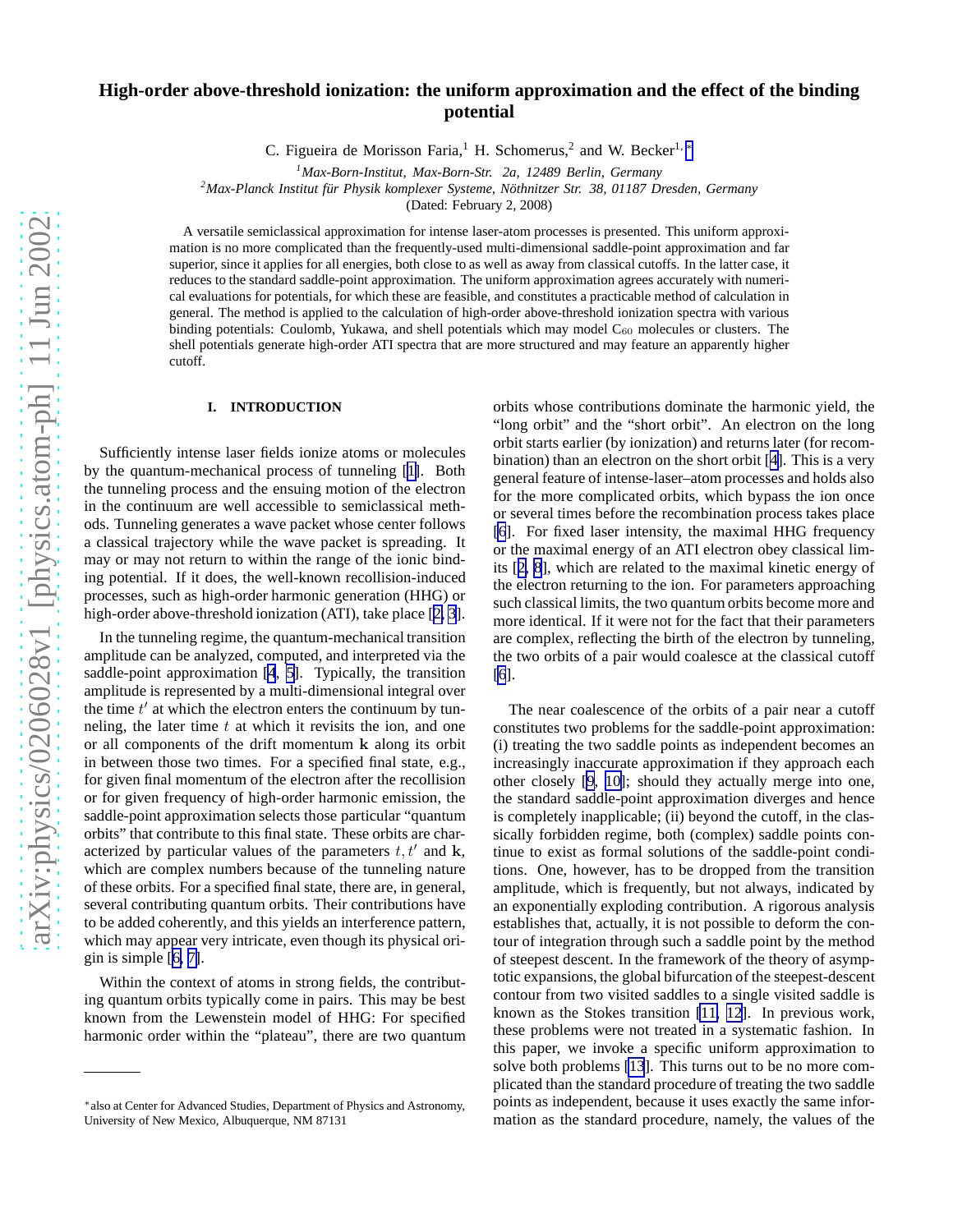<span id="page-1-0"></span>action and its second derivative at the saddle points. Problem (i) is solved because the uniform approximation regularizes the saddle-point integrals close to the classical cutoff, while it reduces to the saddle-point approximation far away from the cutoff. Problem (ii) is solved by imposing the simple requirement of continuity on the transition amplitude, which automatically selects the appropriate branch of the multivalued solution that does not contain the contribution of the unphysical saddle point beyond the classical cutoff. For a zerorange binding potential, the benefit of the saddle-point approximation lies in the insight gained by the introduction of a few quantum orbits, which allow one to visualize the physical mechanism behind recollision-induced processes. For the mere purpose of computation, the transition amplitude can be calculated as well, if not more easily, via a simple quadrature. We will use the zero-range potential as a test case, and find excellent agreement for the uniform approximation, even where the usual saddle-point approximation fails.

The zero-range potential is a valid model for the description of a negatively charged ion in an intense laser field [\[14](#page-12-0), [15, 16](#page-12-0)]. To what extent it can also be employed to model an atom in an intense laser field or, in other words, just how important the long range of the Coulomb potential is in this situation, has been the object of some debate. Surprisingly, it has turned out that at least for the qualitative explanation of most intense-field effects the Coulomb tail is not instrumental [[4, 5](#page-12-0), [17\]](#page-12-0). Still more surprisingly, even the subtle quantum-mechanical enhancements of the ATI plateau at certain sharply defined intensities [[18\]](#page-12-0) are not specific to the Coulomb potential. In fact, a zero-range potential yields virtually the same enhancements, though at slightly different intensities [[19\]](#page-12-0).

From this point of view, being able to compare ATI spectra from zero-range and non-zero-range potentials is important. However, for non-zero-range potentials, a direct computation of the transition amplitude requires one to carry out a cumbersome multidimensional integral, and the uniform saddle-point approximation is the only viable approach.

The purpose of this paper then is twofold. First, we determine the specific uniform approximation that applies to the pairs of quantum orbits that appear in laser-induced rescattering processes. Second, we use this uniform approximation to investigate the influence of the form of the binding potential on ATI.

The plan of the paper is as follows: In Sec. II, we summarize the improved Keldysh approximation for the transition amplitude. In Sec. [III](#page-2-0), we discuss the saddle points that feature in the saddle-point approximation as well as in the uniform approximation, and review the saddle-point approximation as well as its problems close to classical cutoffs. In Sec. [IV](#page-5-0), we determine the uniform approximation that overcomes these problems and describe its conceptual relation to the saddlepoint approximation. In Sec. [V](#page-6-0) we compare the ATI spectra obtained by these approximations to the numerical results for the zero-range binding potential. The uniform approximation is then used in Sec. [VI](#page-7-0) to address the effect of a general (non-zero-range) binding potential on the ATI spectrum, using Coulomb, Yukawa, and shell potentials as examples. A summary of the results and conclusions can be found in Sec. [VII.](#page-11-0)

We use atomic units (a.u.) throughout this paper.

# **II. TRANSITION AMPLITUDE FOR RESCATTERING PROCESSES**

Strong-field phenomena, such as above-threshold ionization (ATI), are successfully described by transition amplitudes derived within a framework known as the strong-field approximation. This approximation neglects the binding potential in the propagation of the electron in the continuum, and the laser field when the electron is bound, which corresponds to treating the process of rescattering in the first-order Born approximation on the background of the laser field. (The first-order Born approximation yields the exact differential cross section in the absence of the field both for the Coulomb potential as well as for the zero-range potential.) The ATI transition amplitude for the direct electrons – electrons that leave the vicinity of the ion right after they have tunneled into the continuum – is the well-known Keldysh-Faisal-Reiss (KFR) amplitude [\[20](#page-12-0)]

$$
M_{\rm dir} = -i \int_{-\infty}^{\infty} dt' \langle \psi_{\mathbf{p}}^{(V)}(t') | V | \psi_0(t') \rangle.
$$
 (1)

The generalized transition amplitude, which includes one single act of rescattering, is given by [\[21](#page-12-0)]

$$
M_{\rm resc} = -\int_{-\infty}^{\infty} dt \int_{-\infty}^{t} dt' \langle \psi_{\mathbf{p}}^{(V)}(t) | V U^{(V)}(t, t') V | \psi_{0}(t') \rangle.
$$
\n(2)

In both equations,  $V$  denotes the atomic binding potential, the final state is the Volkov state describing a charged particle with asymptotic momentum p in the presence of a field with vector potential  $A(t)$ ,

$$
\langle \mathbf{r} | \psi_{\mathbf{p}}^{(V)}(t) \rangle = \exp\left(-\frac{i}{2} \int_{t}^{\infty} d\tau \left[\mathbf{p} + \mathbf{A}(\tau)\right]^{2}\right) e^{i[\mathbf{p} + \mathbf{A}(t)] \cdot \mathbf{r}},
$$
\n(3)

and  $U^{(V)}(t, t')$  is the Volkov time-evolution operator, which describes the evolution of the electron in the presence of only the laser field. In Eq. (1), the electron, initially in the ground state  $|\psi_0(t')\rangle$ , is ionized into its final state at the time t'. In Eq. (2), an additional rescattering off the binding potential at the time  $t$  is accounted for. The amplitude  $(2)$  incorporates the amplitude (1) for direct ionization in the limit where  $t' \rightarrow$ t. Hence, the two amplitudes must not be added [[21\]](#page-12-0). The amplitude (2) or closely related versions thereof have been used by several authors [[9, 10, 22, 23\]](#page-12-0).

If we insert the expansion of the Volkov propagator in terms of Volkov states,

$$
U^{(V)}(t,t') = \int d^3 \mathbf{k} |\psi_{\mathbf{k}}^{(V)}(t)\rangle \langle \psi_{\mathbf{k}}^{(V)}(t')|, \tag{4}
$$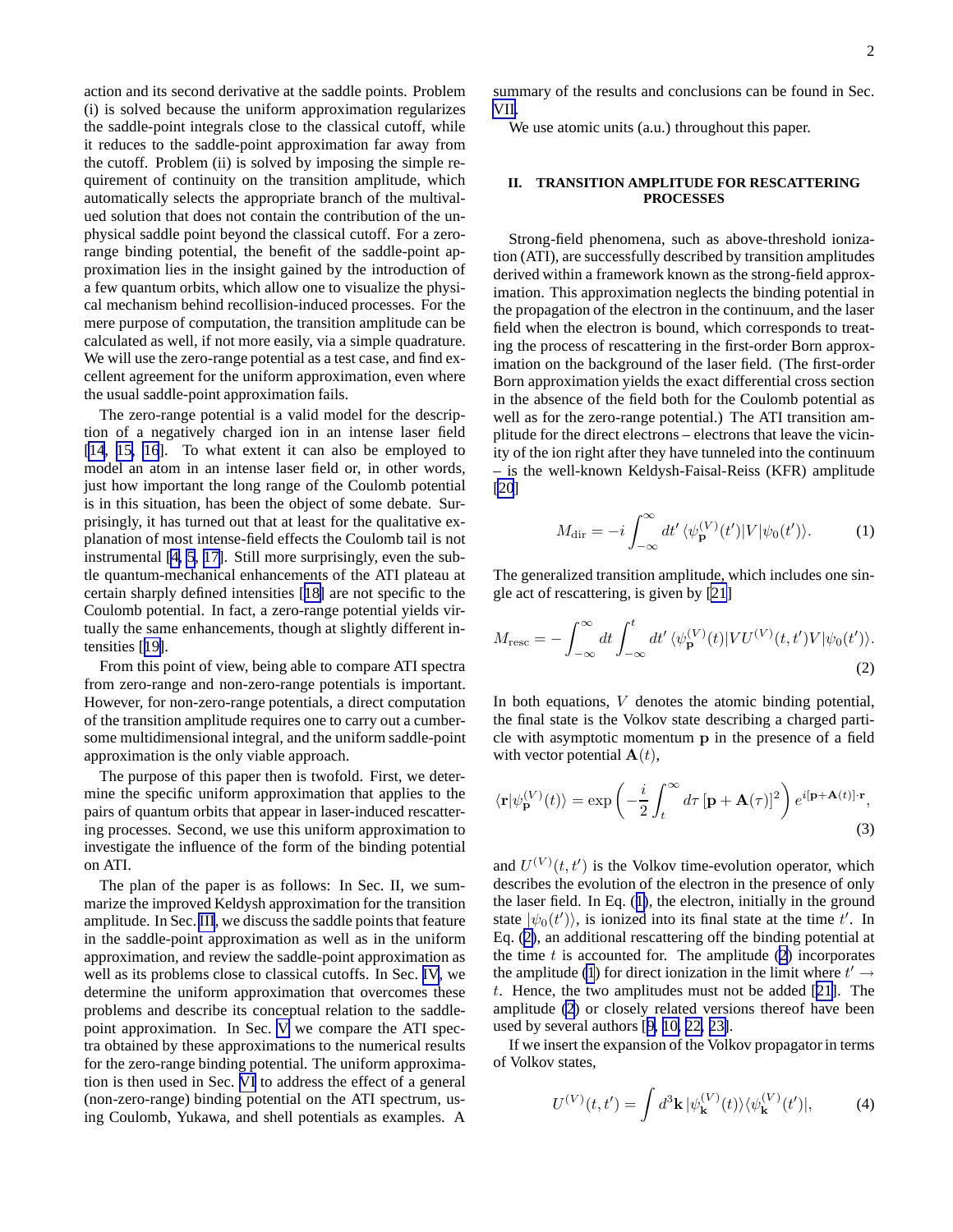<span id="page-2-0"></span>into Eqs. [\(1](#page-1-0)) and [\(2](#page-1-0)), the transition amplitudes can be rewritten as

$$
M_{\rm dir} = -i \int_{-\infty}^{\infty} dt' \, \exp[iS_{\mathbf{p}}(t')] \, V_{\mathbf{p}0},\tag{5}
$$

and

$$
M_{\rm resc} = -\int_{-\infty}^{\infty} dt \int_{-\infty}^{t} dt' \int d^3 \mathbf{k} \, e^{i S_{\mathbf{p}}(t, t', \mathbf{k})} V_{\mathbf{p} \mathbf{k}} V_{\mathbf{k} 0}, \tag{6}
$$

where the corresponding actions are given by

$$
S_{\mathbf{p}}(t') = -\frac{1}{2} \int_{t'}^{\infty} d\tau \left[ \mathbf{p} + \mathbf{A}(\tau) \right]^2 + |E_0|t \tag{7}
$$

and

$$
S_{\mathbf{p}}(t, t', \mathbf{k}) = -\frac{1}{2} \int_{t}^{\infty} d\tau \left[ \mathbf{p} + \mathbf{A}(\tau) \right]^2
$$

$$
- \frac{1}{2} \int_{t'}^{t} d\tau \left[ \mathbf{k} + \mathbf{A}(\tau) \right]^2 + |E_0| t'. \quad (8)
$$

The quantity  $|E_0|$  denotes the ionization potential of the atom. In this paper, we address the case of a linearly polarized monochromatic field,

$$
\mathbf{A}(t) = A_0 \mathbf{e}_x \cos \omega t, \tag{9}
$$

with the ponderomotive energy  $U_P = \langle \mathbf{A}^2(t) \rangle_t/2 = A_0^2/4$ .

The representations (5) and (6) are particularly useful if the form factors

$$
V_{\mathbf{pk}} = \langle \mathbf{p} + \mathbf{A}(t) | V | \mathbf{k} + \mathbf{A}(t) \rangle
$$
  
= 
$$
\frac{1}{(2\pi)^3} \int d^3 \mathbf{r} \exp[-i(\mathbf{p} - \mathbf{k}) \cdot \mathbf{r}] V(\mathbf{r})
$$
 (10)

and

$$
V_{\mathbf{k}0} = \langle \mathbf{k} + \mathbf{A}(t') | V | 0 \rangle
$$
  
= 
$$
\frac{1}{(2\pi)^{3/2}} \int d^3 \mathbf{r} \exp[-i(\mathbf{k} + \mathbf{A}(t')) \cdot \mathbf{r}] V(\mathbf{r}) \psi_0(\mathbf{r})
$$
(11)

can be calculated in analytical form. Within the strong-field approximation, the influence of the binding potential is entirely contained in these two matrix elements. For a zerorange potential, the form factors are constants. In this case, the five-dimensional integral (6) can be reduced to a onedimensional integral over a series of Bessel functions, which can be readily computed numerically [\[21](#page-12-0), [24](#page-13-0)]. In Sec. [V](#page-6-0), we will refer to the outcome of this procedure as the "exact result". In general, however, a correspondingly "exact" evaluation of the matrix element ([2\)](#page-1-0) has to deal with a multidimensional integral.

## **III. SADDLE-POINT ANALYSIS**

For sufficiently high intensity of the laser field, corresponding to small Keldysh parameter  $\gamma = \sqrt{|E_0|/2U_P}$ , ionization can be envisioned to proceed via the quasistatic process of tunneling [[25\]](#page-13-0). The transition amplitudes (5) and (6) are then conveniently computed via the method of steepest descent. Both the standard saddle-point approximation as well as the uniform approximation rest on this method, which approximates the entire integral by the contributions from the vicinity of those points on the integration contour where the action is stationary, i.e., where the partial derivatives of the action with respect to the integration variables vanish. These points correspond to maxima of the integrand after a deformation of the original integration manifold, which is constructed such that the integrand decreases roughly like a Gaussian when one moves away from the vicinity of the saddles [[11\]](#page-12-0).

In the current section, we first write down the equations that determine the saddle points, then describe the general procedure of identifying the *relevant* saddles, and finally discuss the saddle-point approximation. All these items are prerequisites for the discussion of the uniform approximation in Sec. [IV.](#page-5-0)

#### **A. Saddle-point equations**

For the rescattering amplitude (6), the saddle-point equations are

$$
[\mathbf{k} + \mathbf{A}(t')]^2 = -2|E_0|,\tag{12}
$$

$$
\left[\mathbf{p} + \mathbf{A}(t)\right]^2 = \left[\mathbf{k} + \mathbf{A}(t)\right]^2, \tag{13}
$$

$$
\int_{t'}^{t} d\tau \left[ \mathbf{k} + \mathbf{A}(\tau) \right] = 0. \tag{14}
$$

Their solutions determine the ionization time  $t'$ , the rescattering time  $t$ , and the drift momentum  $k$  of the electronic orbit in between those two times, such that the electron acquires the asymptotic momentum p. Equations (12) and (13) are related to energy conservation at the ionization time and the rescattering time, respectively, and Eq. (14) determines the intermediate electron momentum. For the direct amplitude (5), only the ionization time  $t'$  need be determined, and the resulting equation is like Eq. (12) with k replaced by the asymptotic momentum p.

Evidently, Eq. (12) has no real solutions  $t'$  as long as  $E_0 \neq 0$ , and in consequence t, t' and k are complex. Physically, the fact that  $t'$  is complex means that ionization takes place through a tunneling process. The solutions  $(t, t')$  of the saddle-point equations for the linearly polarized monochromatic field (9) have been computed in Ref. [[6\]](#page-12-0). They only depend on the ionization energy  $E_0$  and the photoelectron momentum p, but not on the shape of the binding potential, which enters the transition amplitude only via the form factors (10) and (11).

A very important feature of the solutions is that they come in pairs. Let us denote the "travel time" by  $\tau \equiv t - t'$ . Then, for given asymptotic momentum p and for the nth travel-time time interval  $nT/2 \leq \text{Re } \tau \leq (n+1)T/2$   $(n = 1, 2, \ldots),$ there are two solutions having slightly different travel times. The parameters of two typical pairs of quantum orbits are displayed in Fig. [1.](#page-5-0)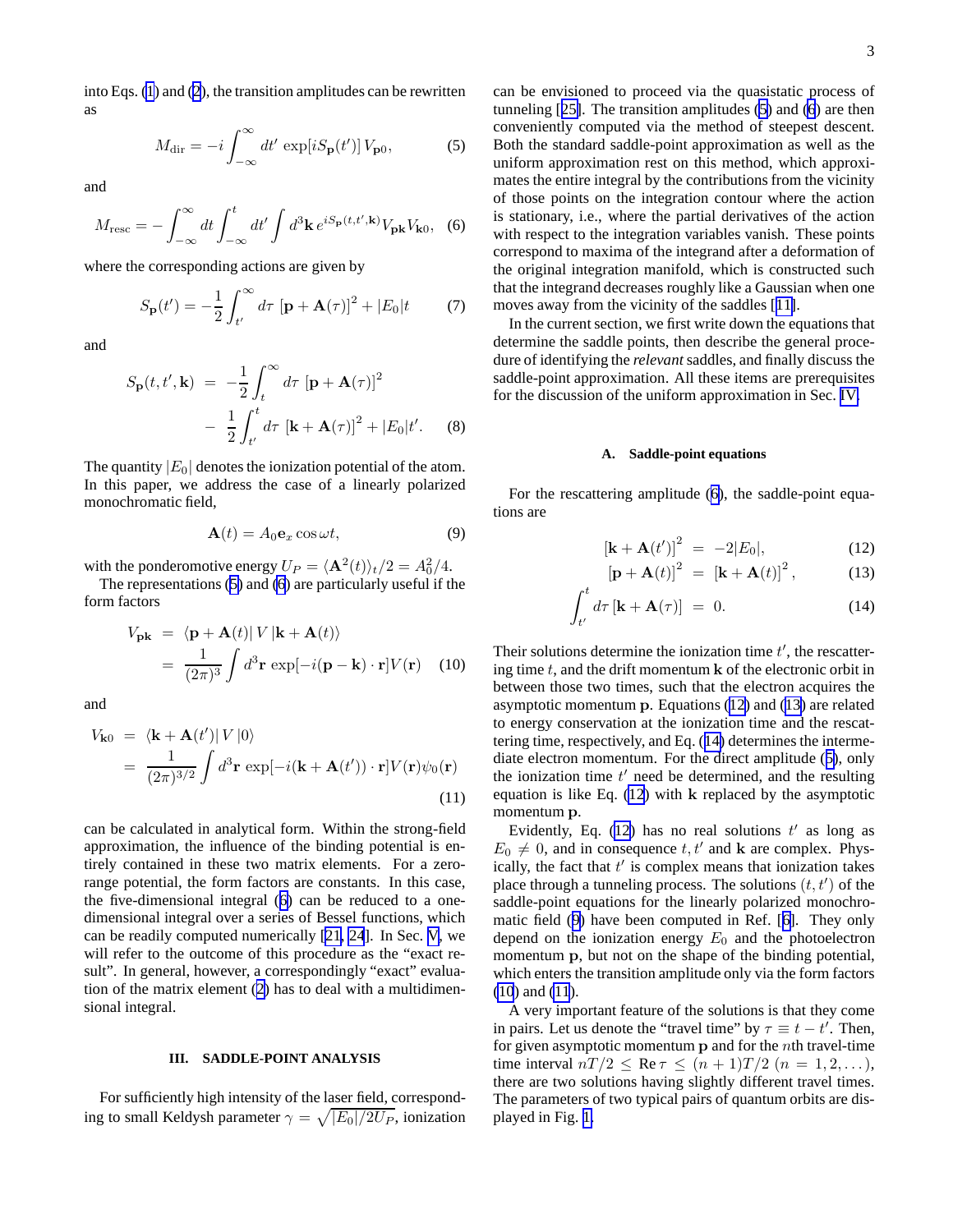#### **B. Classical cutoffs and Stokes transitions**

<span id="page-3-0"></span>The original contour of integration in the amplitudes ([5\)](#page-2-0) or [\(6](#page-2-0)) is along the real axes, while the solutions of the saddlepoint equations  $(12)$  $(12)$ – $(14)$  $(14)$  are located off the real axes in the complex plane. A central question in the method of steepest descent then is, which of the various saddle points are visited by the steepest-descent integration manifold. We shall call those the *relevant* saddle points. The steepest-descent manifold consists of pieces with a constant real part of the action. These pieces are glued together at zeros of the integrand, at which the phase of the action is not well defined. Usually, each piece visits only a single saddle point, which also determines the constant real part of the action. Only such pieces that are needed to connect the integration boundaries give contributions to the transition amplitude. The number of these pieces can change in a so-called Stokes transition, when two pieces merge at a certain value of a parameter (here we consider the photoelectron momentum p). On either side of the Stokes transition, the manifolds of the saddles of interest are glued together in different ways: on one side, both pieces are needed to connect the integration boundaries (plus, possibly, other pieces related to different pairs of saddle points), while only one of the pieces is needed on the other. Note that in the latter case, too, there are still two solutions of the saddle-point equations, but only one of them is visited by the steepest-descent deformation of the original integration manifold [[26\]](#page-13-0).

Merging of steepest-descent manifolds requires that the real parts of the actions of two quantum orbits become identical at a specific value of p,

$$
\operatorname{Re} S_{\mathbf{p}}(t_i, t_i', \mathbf{k}_i) = \operatorname{Re} S_{\mathbf{p}}(t_j, t_j', \mathbf{k}_j),\tag{15}
$$

where  $i$  and  $j$  denote the saddle points of the given pair, and the times  $t_s$  and  $t'_s$   $(s = i, j)$  depend on p. It follows from the physical mechanism behind high-order ATI that both saddles of each pair are relevant provided the asymptotic momentum is classically accessible. For the pair of orbits having the shortest travel times  $(n = 1)$ , this is the case if  $p^2/2 \leq 10.007 U_P$  [[27\]](#page-13-0). The other pairs of orbits have smaller cutoff energies.

The relevant saddle beyond the classical cutoff is the one that has the smaller imaginary part of the action at the Stokes transition  $[28]$  $[28]$ . In the following we reserve the index i for this saddle. Saddle  $j$  only maintains a residual contribution to the transition amplitude after the Stokes transition, until it becomes completely irrelevant in the so-called anti-Stokes transition

$$
\operatorname{Im} S_{\mathbf{p}}(t_i, t_i', \mathbf{k}_i) = \operatorname{Im} S_{\mathbf{p}}(t_j, t_j', \mathbf{k}_j). \tag{16}
$$

The anti-Stokes transition coincides with the Stokes transition if both saddles actually coalesce. Otherwise, it frequently occurs very shortly after the Stokes transition.

Exactly how the transition amplitude behaves close to the classical cutoff can only be described when the interplay of both saddles is taken into account in a systematic way, which is achieved by the uniform approximation. Before we turn to

this approximation, we now discuss the standard saddle-point approximation.

# **C. Saddle-point approximation**

Within the saddle-point approximation, the amplitudes ([5\)](#page-2-0) and [\(6](#page-2-0)) are approximated by

$$
M_{\rm dir}^{\rm (SPA)} = \sum_s \sqrt{\frac{2\pi i}{\partial^2 S_{\mathbf{p}}/\partial t_s^2}} V_{\mathbf{p}0} \exp[iS_{\mathbf{p}}(t_s)] \tag{17}
$$

and

$$
M_{\text{resc}}^{(\text{SPA})} = \sum_{s} A_s \exp(iS_s), \tag{18a}
$$

$$
S_s = S_p(t_s, t'_s, \mathbf{k}_s), \tag{18b}
$$

$$
A_s = (2\pi i)^{5/2} \frac{V_{\mathbf{pk}_s} V_{\mathbf{k}_s 0}}{\sqrt{\det S''_{\mathbf{p}}(t, t', \mathbf{k})|_s}}, \qquad (18c)
$$

respectively, where the index s runs over the relevant saddle points, and  $S_{\bf p}''(t, t', {\bf k})|_s$  is the five-dimensional matrix of the second derivatives of the action ([8\)](#page-2-0) evaluated at the solutions of the saddle-point equations [\(12](#page-2-0))-[\(14](#page-2-0)).

In explicit calculations, we will proceed slightly differently: First, we employ the saddle-point approximation to evaluate the three-dimensional integral over the intermediate momentum  $k$  in Eq. ([6](#page-2-0)), which enters the action  $(8)$  $(8)$  only quadratically. This results in

$$
M_{\rm resc} = -\int_{-\infty}^{\infty} dt \int_{-\infty}^{t} dt' e^{iS_{\mathbf{p}}(t,t')} V_{\mathbf{pk}(t,t')} V_{\mathbf{k}(t,t')0}, \tag{19}
$$

where

$$
\mathbf{k}(t, t') = -\frac{1}{t - t'} \int_{t'}^{t} d\tau \mathbf{A}(\tau)
$$
 (20)

and  $S_{\mathbf{p}}(t, t') \equiv S_{\mathbf{p}}(t, t', \mathbf{k}(t, t'))$ . Then, we again make use of the saddle-point approximation to compute the twodimensional integral over t and t' in Eq. (19), which again results in the amplitude (18), where the actions and amplitudes are now computed by

$$
S_s = S_p(t_s, t'_s), \tag{21a}
$$

$$
A_s = (2\pi i)^{5/2} \frac{V_{\mathbf{pk}(t_s, t'_s)} V_{\mathbf{k}(t_s, t'_s)} \mathbf{0}}{\sqrt{(t'_s - t_s)^3 \det S''_{\mathbf{p}}(t, t')|_s}}.
$$
 (21b)

The corresponding saddle-point equations are Eqs. [\(12](#page-2-0)) and [\(13](#page-2-0)) with **k** replaced by  $\mathbf{k}(t, t')$ . Note that the values  $S_s$ ,  $A_s$  of each saddle point are not changed, they are just obtained from a different set of relations in this more practical procedure.

Upon approach to the classical cutoff, the two solutions that make up one pair come very close to each other. For an example, this is illustrated in Fig. [1](#page-5-0). The saddle-point approximation (18), however, treats different saddle points as independent. As mentioned in previous papers [[9\]](#page-12-0) and in the introduction, this leads to a quantitative and qualitative breakdown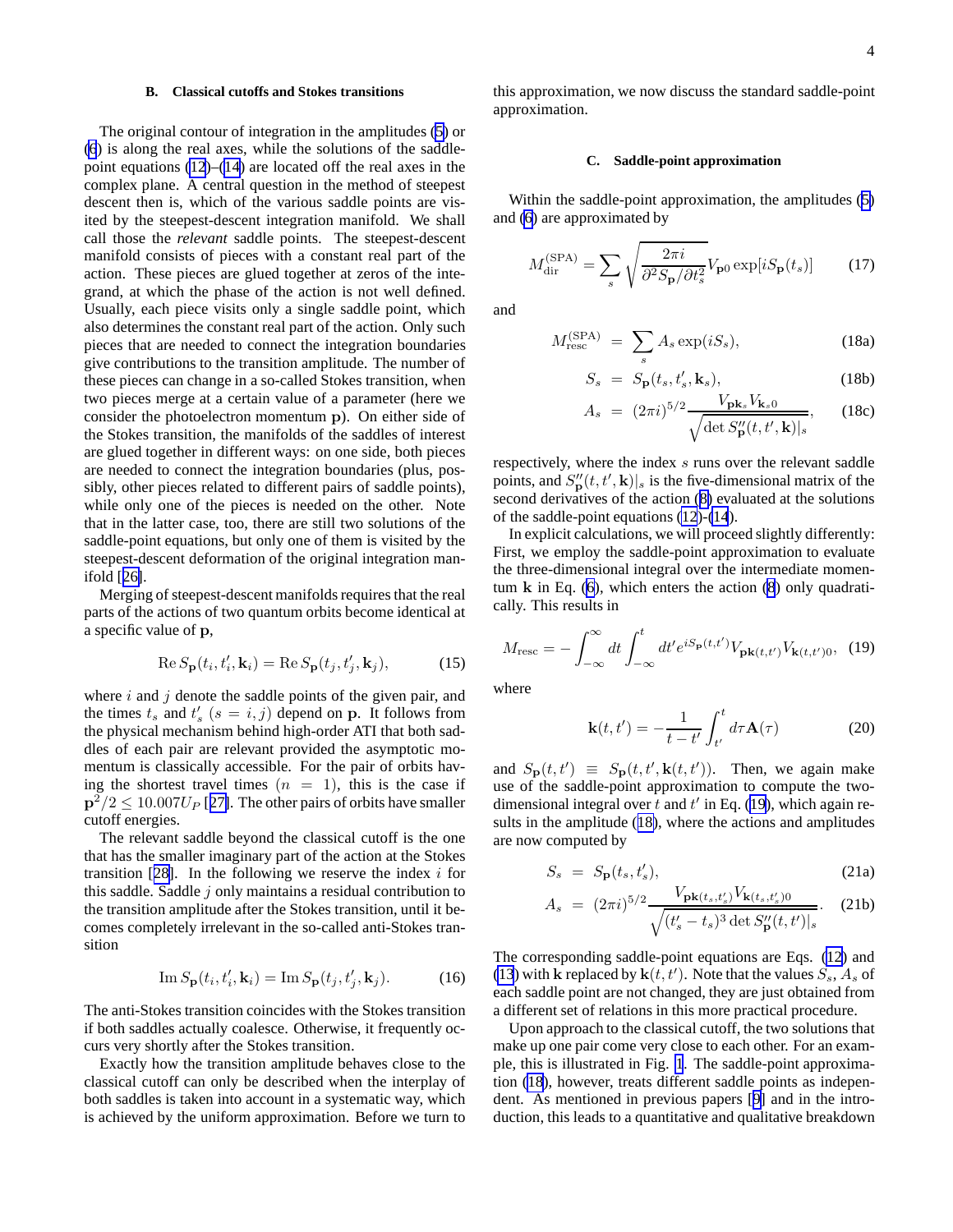<span id="page-4-0"></span>of the standard saddle-point approximation near the cutoff of any pair of solutions, for two reasons: (i) This approximation can overestimate the contribution to the transition amplitude by several orders of magnitude (it actually diverges if both saddles coalesce). (ii) In previous papers, the spurious saddle has been dropped after the classical cutoff by requiring a minimal discontinuity of the transition amplitude. Still, the discontinuity remains finite and noticeable.

A smooth suppression of the spurious saddle can be achieved if both quantum orbits are well separated at the Stokes transition (which is, however, not the case for physically accessible parameters in ATI), by a regularization that has been derived in the general framework of asymptotic expansions [\[12\]](#page-12-0). Thereby, the contribution of the spurious saddle is suppressed by multiplication with the error function

$$
\operatorname{erfc}(-\nu) = \frac{2}{\sqrt{\pi}} \int_{-\infty}^{\nu} d\tau \exp(-\tau^2),\tag{22}
$$

with the argument given by

$$
\nu = \frac{\text{Re}\left[S_{\mathbf{p}}(t_i, t_i') - S_{\mathbf{p}}(t_j, t_j')\right]}{\sqrt{2|\text{Im}\left[S_{\mathbf{p}}(t_i, t_i') - S_{\mathbf{p}}(t_j, t_j')\right]|}}.\tag{23}
$$

The argument  $\nu$  vanishes at the Stokes transition ([15](#page-3-0)) and diverges at the anti-Stokes transition [\(16](#page-3-0)), after which the spurious saddle drops out completely. Note that this automatically prevents an exponential growth of the amplitude of the spurious saddle in the approximation ([18\)](#page-3-0), because the saddle is dropped while the imaginary part of the action is still positive (namely, equal to the imaginary part of a physical saddle).

This regularization procedure is not accurate enough in the present problem because the Stokes transitions take place while the saddles are not sufficiently separated (cf. Sec. [V](#page-6-0)). On the other hand, the Stokes transitions are already built into the uniform approximation, to which we turn now.

#### **IV. THE UNIFORM APPROXIMATION**

The saddle-point approximations [\(17](#page-3-0)) and [\(18](#page-3-0)) are obtained by expanding the action function  $S_p$  to second order in the integration variables about each saddle point, and then doing the ensuing Gaussian integrals. These approximations are valid if the expansion of the action holds until the integrand has become much smaller than it was at the saddle point, so that the integration can be extended to infinity. The saddlepoint approximation breaks down when the difference of actions  $|S_i - S_j|$  of two quantum orbits with similar coordinates becomes of order unity, such that the expansion about saddle point  $i$  becomes inaccurate close to the saddle point  $j$ , and vice versa. For the quantum orbits in ATI this happens when the energy approaches the classical cutoff. The remedy offered by the theory of asymptotic expansions is to improve the expansion of the action function in the neighborhood of saddles  $i$  and  $j$  by including higher orders in the coordinate dependence and to take the resulting approximate integral as a collective contribution of both saddle points.

What is often not observed is that the resulting uniform approximation can be written in such a form that no additional information on the quantum orbits is needed, i.e., the cumbersome expansion in the coordinate dependence actually can be circumvented. The derivation proceeds in two steps. First, we write down the so-called diffraction integral which describes a pair of orbits which might be close to each other or well separated. Then, we determine the parameters of the formal expansion in terms of the quantities that enter the standard saddlepoint approximation, from the observation that the conventional saddle-point approximation [\(18](#page-3-0)) has to be recovered in the limit where the saddle points are sufficiently well separated.

For the first step, we observe that it is precisely two quantum orbits that closely approach each other near each cutoff. According to the splitting lemma of catastrophe theory [\[29](#page-13-0)], the parametrization of the integration domain can be rectified such that the orbits approach each other along one of the (appropriately chosen) coordinate axes (denoted by  $x$  in the following). This is the only direction where higher orders in the coordinate expansion of the action have to be included, while the expansion in the other coordinates can be restricted to second order such that these can be integrated out by the usual saddle point approximation [this is similar to integrating out  $k$  in the transition from Eq. ([18\)](#page-3-0) to Eq. ([21\)](#page-3-0)]. Hence the contribution of the pair of quantum orbits (denoted by  $i$  and  $j$ ) to the transition amplitude can be reduced, in principle, to a one-dimensional diffraction integral of the general form

$$
M_{i+j} = \int_{c_l}^{c_u} dx \, g(x) \exp[iS(x)], \tag{24}
$$

where the action accounts for these two saddle points and the integration boundaries  $c_u$ ,  $c_l$  in (complex) infinity are assumed such that the integrand decays to zero and the integral converges. Moreover, an expression that reduces to the conventional saddle-point approximation when the quantum orbits are well separated will be obtained if we allow for a linear coordinate dependence in the function  $g(x)$ . This motivates the use of the normal forms (for a derivation in another semiclassical context, see Ref. [\[13](#page-12-0)])

$$
S(x) = \overline{S} + \varepsilon x - ax^3, \qquad g(x) = g_0 + g_1 x. \tag{25}
$$

Here we have chosen the origin of the coordinate system exactly in the middle between the two saddles, which have coordinates  $x_{i,j} = \pm \sqrt{\varepsilon/3a}$  and coalesce when  $\varepsilon = 0$ .

The uniform approximation that we introduce here differs from an earlier regularization method [[9, 10](#page-12-0)], where the action was expanded to cubic order about the stationary point corresponding to the classical cutoff. This led to the absence of the linear term in the function  $g(x)$  in Eq. (25). It is precisely this term whose presence allows us to match the standard saddlepoint approximation both near the cutoff and away from it. Thus, the method of Ref. [[9\]](#page-12-0) coincides with the uniform approximation near the classical boundary, but deviates from it and from the exact solution farther away from the cutoff region.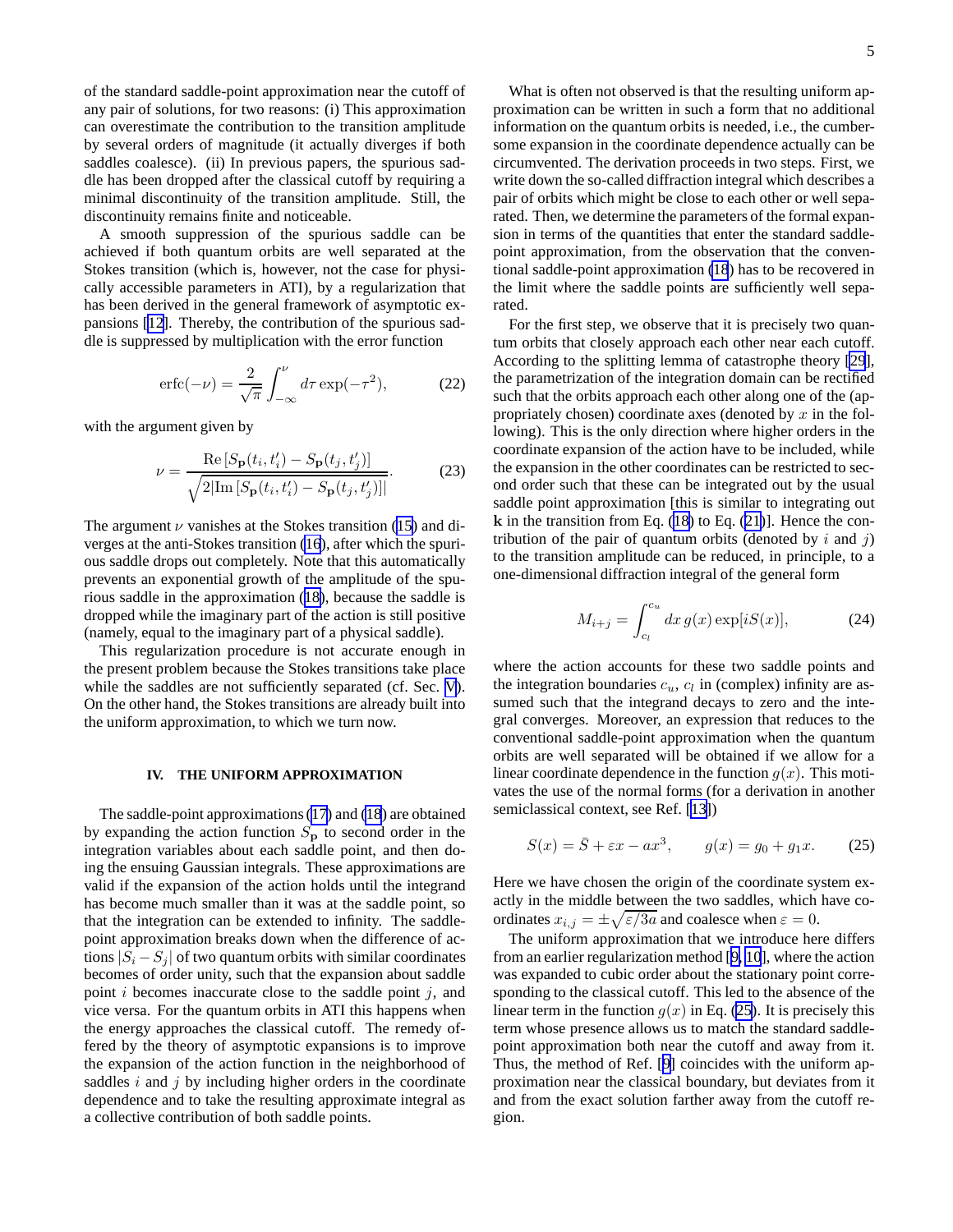<span id="page-5-0"></span>

FIG. 1: Saddle points as a function of energy for a Keldysh parameter of  $\gamma = 0.975$  and scattering angle  $\theta = 0$ . The first, second and third column give the start time, the return time, and the intermediate drift momentum, respectively. The panels present the paths in the complex plane that are followed by the saddle points as a function of the final energy, which is indicated by the numbers, which are in multiples of  $U_P$ . The upper row gives the saddle points for the pair of orbits with the shortest two travel times  $(1 + 2)$ , the lower row for  $(9 + 10)$ , which is one of the pairs with the longest times considered in this paper. The figure shows how the saddle points of a pair approach each other most closely near the classical cutoff. In each case, the contribution of the orbit that is drawn dashed is dropped after the cutoff.

With expansion ([25\)](#page-4-0) inserted into the original integral [\(24](#page-4-0)), the amplitude  $M_{i+j}$  reduces to a sum of Bessel functions,

$$
M_{i+j} = \sqrt{2\pi\Delta S/3} \exp(i\bar{S} + i\pi/4)
$$
  
\n
$$
\times \{\bar{A}[J_{1/3}(\Delta S) + J_{-1/3}(\Delta S)]
$$
  
\n
$$
+ \Delta A[J_{2/3}(\Delta S) - J_{-2/3}(\Delta S)]\},
$$
  
\n
$$
\Delta S = (S_i - S_j)/2, \qquad \bar{S} = (S_i + S_j)/2,
$$
  
\n
$$
\Delta A = (A_i - iA_j)/2, \qquad \bar{A} = (iA_i - A_j)/2,
$$
  
\n(26)

where the four independent parameters  $\overline{S}$ ,  $\Delta S$  =  $2\varepsilon^{3/2} (27a)^{-1/2}$ ,  $\bar{A} = g_0 (-2\pi i)^{1/2} a^{1/4} (3\varepsilon)^{-1/4}$ , and  $\Delta A =$  $g_1(2\pi i)^{1/2} \varepsilon^{1/4} (3a)^{-3/4}$  have been expressed by the amplitudes and actions that result from the saddle-point approximation of the diffraction integral ([24\)](#page-4-0).

The uniform approximation is defined by inserting into Eq. (26) the actions and amplitudes [\(18](#page-3-0)) of the respective pair of quantum orbits (which we denoted by i and j). We wish to stress that it is not necessary to obtain the expansion parameters S,  $\varepsilon$ , a,  $g_0$ , and  $g_1$  by explicitly carrying out the expansion [\(25](#page-4-0)). Indeed, knowledge of the explicit dependence on these parameters is not even desired because it can be ma-

nipulated by a coordinate transformation, while the original integral is invariant under smooth changes of the coordinate system. For the saddle-point approximation [\(18](#page-3-0)), invariance with respect to coordinate transformations is ensured trivially for the actions  $S_s$ , while the amplitudes  $A_s$  are invariant because the Jacobian of a transformation contributes a factor to g which is cancelled by the determinant of second derivatives of the action, see Eqs. [\(18c\)](#page-3-0) and [\(21b](#page-3-0)). This is the reason why we express the expansion coefficients in Eq. ([25](#page-4-0)) by the coordinate-transformation invariant quantities  $A_{i,j}$ ,  $S_{i,j}$  of the saddle points. Indeed, it is a simple exercise to verify with the help of the asymptotic behavior

$$
J_{\pm\nu}(z) \sim \left(\frac{2}{\pi z}\right)^{1/2} \cos(z \mp \nu \pi/2 - \pi/4)
$$
 (27)

of the Bessel functions for large  $z$  that the saddle-point approximation ([18\)](#page-3-0) is recovered from the uniform approximation (26) in the limit of large  $\Delta S$ .

Finally, let us demonstrate that the uniform approximation is also capable of describing the Stokes transition, in which one of the two saddles is rendered irrelevant. The Bessel functions in (26) assume complex arguments and are multi-valued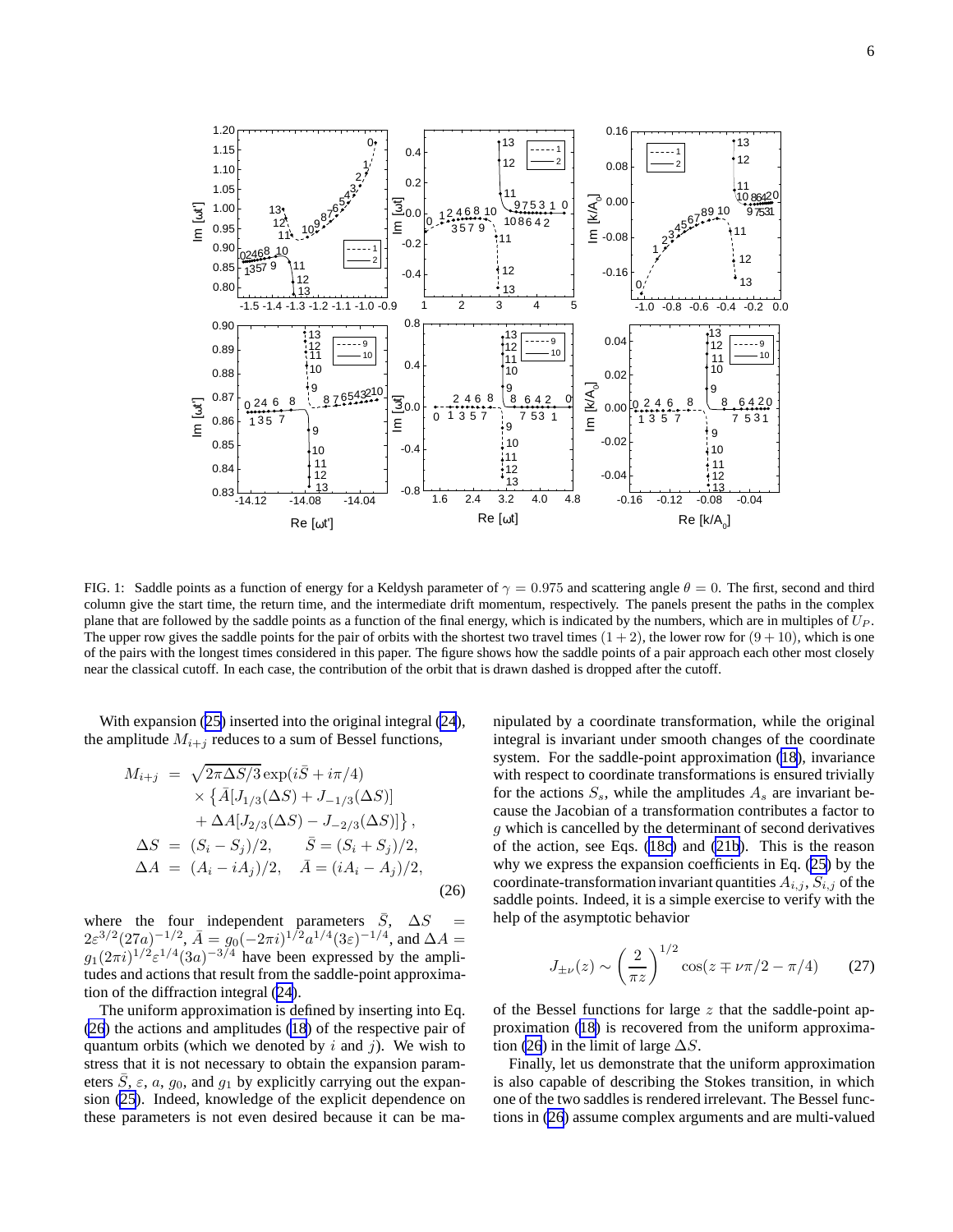<span id="page-6-0"></span>functions, depending on the integration contour taken in their integral representation. The functional branches can be distinguished by the number of saddles which are visited by a steepest-descent deformation of the contour, in complete analogy with the procedure for the original integral ([6\)](#page-2-0). Hence, when the condition [\(15](#page-3-0)) is fulfilled one not only observes a Stokes transition in the original integral, but also encounters a Stokes transition in the defining integral of the Bessel functions. The proper branch of the function will automatically be selected by requiring a smooth functional behavior. The choice of branches beyond the Stokes transition corresponds to replacing the Bessel  $J$  functions by Bessel  $K$  functions,

$$
M_{i+j} = \sqrt{2i\Delta S/\pi} \exp(i\bar{S})
$$
  
 
$$
\times \left[ \bar{A}K_{1/3}(-i\Delta S) + i\Delta A K_{2/3}(-i\Delta S) \right]. (28)
$$

From the usual asymptotics

$$
K_{\nu}(z) \sim \left(\frac{\pi}{2z}\right)^{1/2} \exp(-z)
$$
 (29)

of the Bessel  $K$  function for large  $z$  one verifies that in this case only saddle  $i$  contributes to the saddle-point approximation.

In summary, in the uniform approximation the sum of saddle-point amplitudes [\(18](#page-3-0)) of each pair of quantum orbits is simply replaced by the collective amplitude ([26](#page-5-0)). The uniform approximation improves the saddle-point approximation such that it works even when two quantum orbits approach each other so closely that one cannot locally expand about either one, as is the case close to their classical cutoff. It also works well far away from classical cutoffs, because it includes the saddle-point approximation as a special case which is recovered for  $|\Delta S| \ge 1$ . This can happen in two ways: (i) when the saddle points become well separated as a system parameter (such as p) is varied, or (ii) in the strict semiclassical limit when for fixed system parameter the Keldysh parameter is decreased (given  $\Delta S \neq 0$ ). Also, the Stokes transition at the classical cutoff is automatically built into the uniform approximation. Most notably, the uniform approximation is of the same practical simplicity as the saddle-point approximation since it involves the same amplitudes  $A_s$  and actions  $S_s$ defined in Eqs. [\(18](#page-3-0)).

# **V. COMPARING THE VARIOUS APPROXIMATIONS**

In this section, for the zero-range potential we compare the approximations discussed in the previous sections with the exact integration of Eq. ([6\)](#page-2-0). First, let us consider ATI spectra in the direction of the electric field of the laser. Such a spectrum is composed of the contributions of direct and of rescattered electrons. The former quickly decrease after their classical cutoff at  $2U_P$ . The latter form an extended plateau with its classical cutoff at  $10U_P$ , whose yield is below that of the direct electrons by several orders of magnitude. The cutoff at  $10U<sub>P</sub>$  is related to the pair of orbits with the shortest travel times. The other pairs of trajectories, which have longer travel times, have cutoff energies below this value (see, e.g., Ref. [[6\]](#page-12-0)



FIG. 2: Photoelectron spectra for a zero-range binding potential and  $U_P/\omega$  = 3.58,  $\omega$  = 0.073 a.u., and a ground-state energy of  $E_0 = -0.5$  a.u. The spectrum is in the direction of the electric field of the laser,  $\theta = 0$ . Part (a) shows spectra computed using the saddle-point and uniform approximations, compared with the photoelectron yield obtained by computing the integral ([6](#page-2-0)) exactly. We take into account the two direct trajectories and five pairs of rescattered trajectories. The approximate energy positions of the Stokes transitions, which coincide with the respective classical cutoffs, are indicated by arrows. Part (b) displays spectra computed by means of the uniform approximation, for direct, rescattered, and both types of electrons, and compares these with the exact integration.

for a more complete discussion). In the figures that follow, we consider up to 5 pairs of electron trajectories, those with the shortest travel times. To each trajectory, we associate a positive integer number which increases with the corresponding travel time.

The outcome of this comparison is displayed in Fig. 2(a). In general, there is a good qualitative agreement between the saddle-point approximation and the exact solution (note, however, that the scale is logarithmic in this figure.) Quantitatively, however, there are marked discrepancies, which occur in those energy regions where the saddle points that constitute a particular pair approach each other and can no longer be treated as independent.

In previous work [[6\]](#page-12-0), the unphysical contribution of one of the saddle points was eliminated by hand as soon as the energy crossed the Stokes line ([15\)](#page-3-0). This causes the cusps in the spectra, which can also be seen in Fig. 2(a). This is not very satisfactory, since the discrepancies in the ATI signal may amount to almost one order of magnitude. This problem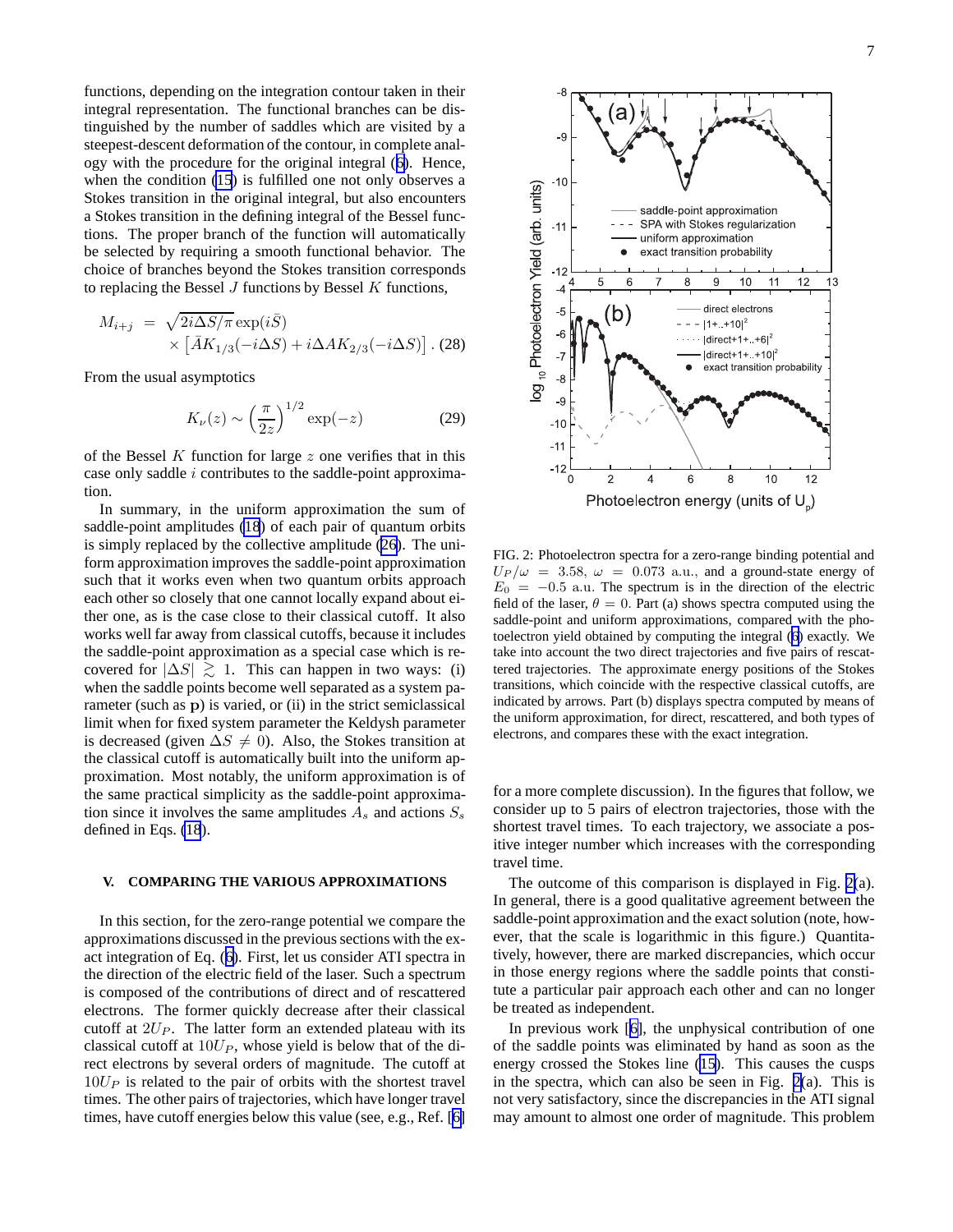<span id="page-7-0"></span>

FIG. 3: Angular distributions of photoelectrons for the zero-range potential case, computed with the saddle-point and uniform approximations, compared to the exact yield. The field parameters are  $U_P/\omega = 35.8, \omega = 0.0584$  a.u., the ground-state energy is chosen as  $E_0 = -0.9$  a.u., and the photoelectron energy is  $\epsilon = 8.01 U_P$ . The angles of Stokes transitions are marked with arrows.

is particularly critical if the intensity of the driving field is not so high. In this case, the various cutoff energies are relatively close to each other, so that the artifacts affect a broad energy region. Thus, a more accurate approximation is desirable and even necessary, in case the integral [\(6](#page-2-0)) cannot be carried out exactly, as is the case for any potential other than the zerorange potential.

One possibility to eliminate such effects, shown in Fig. [2\(](#page-6-0)a), is the Stokes regularization, Eq. [\(22](#page-4-0)). This smoothes out the cusps, without, however, eliminating them completely.

Far superior results are obtained by the uniform approximation, given by Eqs. ([26](#page-5-0)) and [\(28](#page-6-0)), respectively. The spectrum computed in this way almost perfectly agrees with the exact result. The remaining differences between the uniform approximation and the exact integration occur near the interference minima and are due to the contributions of pairs of trajectories with longer travel times that have not been included. This is indicated by the minor differences in the spectra computed with the uniform approximation using 3 and 5 pairs of trajectories, cf. Fig. [2\(](#page-6-0)b).

Figure [2\(](#page-6-0)b) shows that the exact spectrum is well reproduced by the uniform approximation for all energies. The figure also separately displays the contribution of the direct electrons [\[30](#page-13-0)]. One observes that interference between the rescattered and direct electron trajectories is only important within a small energy region, between  $4U_P$  and  $6U_P$  [\[31](#page-13-0)]. Above and below this energy range, either the rescattered or the direct electrons completely dominate the spectrum, so that interference only leads to minor effects.

The superiority of the uniform approximation over the saddle-point approximation becomes particularly impressive if spectra are displayed on a linear scale. This is done in Fig. 3 for an angular distribution at fixed energy. Both with the saddle-point approximation and the uniform approximation, the 10 shortest trajectories are considered. The uniform approximation, again, yields excellent agreement with the exact result. Minor differences, for small scattering angles, are caused by the trajectories with still longer travel times that have not been included. Those do not contribute for larger angles. The saddle-point approximation, on the other hand, exhibits large discrepancies with the exact results near the classical cutoffs. For the chosen photoelectron energy of  $8.01U_P$ , there are only three relevant cutoffs, corresponding to the pairs of trajectories  $1+2$ ,  $5+6$ , and  $9+10$ . The remaining pairs of trajectories do not contribute, since their cutoffs are significantly below  $8.01U_P$ .

# **VI. INFLUENCE OF THE POTENTIAL ON RESCATTERING PROCESSES**

The preceding section has shown that the uniform approximation is a very dependable method, yielding results very close to those obtained from the exact integration. The latter, however, is only feasible for a binding potential of zero range. Therefore, we will rely on the uniform approximation to investigate how the form of the binding potential affects the photoelectron spectrum. The transition amplitude ([2\)](#page-1-0) was derived in the context of one electron bound by the potential  $V(\mathbf{r})$ . In order to simulate a many-electron atom, it can be reasonable to use in the transition amplitude ([2\)](#page-1-0) different potentials  $V(\mathbf{r})$  for the electron when it tunnels out and when it rescatters [\[10\]](#page-12-0). In Refs. [\[10](#page-12-0), [23](#page-12-0)], the effect of the rescattering potential on the general shape of the high-order spectrum and the ratio of direct over rescattered electrons were investigated as a function of the applied field, for the pair of the two shortest orbits. In particular, the dependence on the atomic species was modeled by a Thomas-Fermi potential. Here, for various model potentials, making use of the additional power afforded by the uniform approximation, we will concentrate on the detailed shape of the angular-resolved energy spectrum and on the contributions of the orbits with longer travel times.

Throughout, we shall use the results for the zero-range potential

$$
V(r) = \frac{2\pi}{\sqrt{2|E_0|}} \delta(\mathbf{r}) \frac{\partial}{\partial r} r
$$
 (30)

as a benchmark. Its form factors ([10\)](#page-2-0) and ([11\)](#page-2-0) are constants,

$$
V_{\mathbf{pk}} = \frac{1}{(2\pi)^2 \sqrt{2|E_0|}}\tag{31}
$$

and

$$
V_{\mathbf{k}0} = -\frac{(2|E_0|)^{1/4}}{2\pi}.
$$
 (32)

# **A. Influence of the Coulomb tail**

In this subsection, we investigate the influence of the longrange Coulomb potential on above-threshold ionization. This is particularly interesting since for hydrogen ATI spectra have been extracted from a high-precision numerical solution of the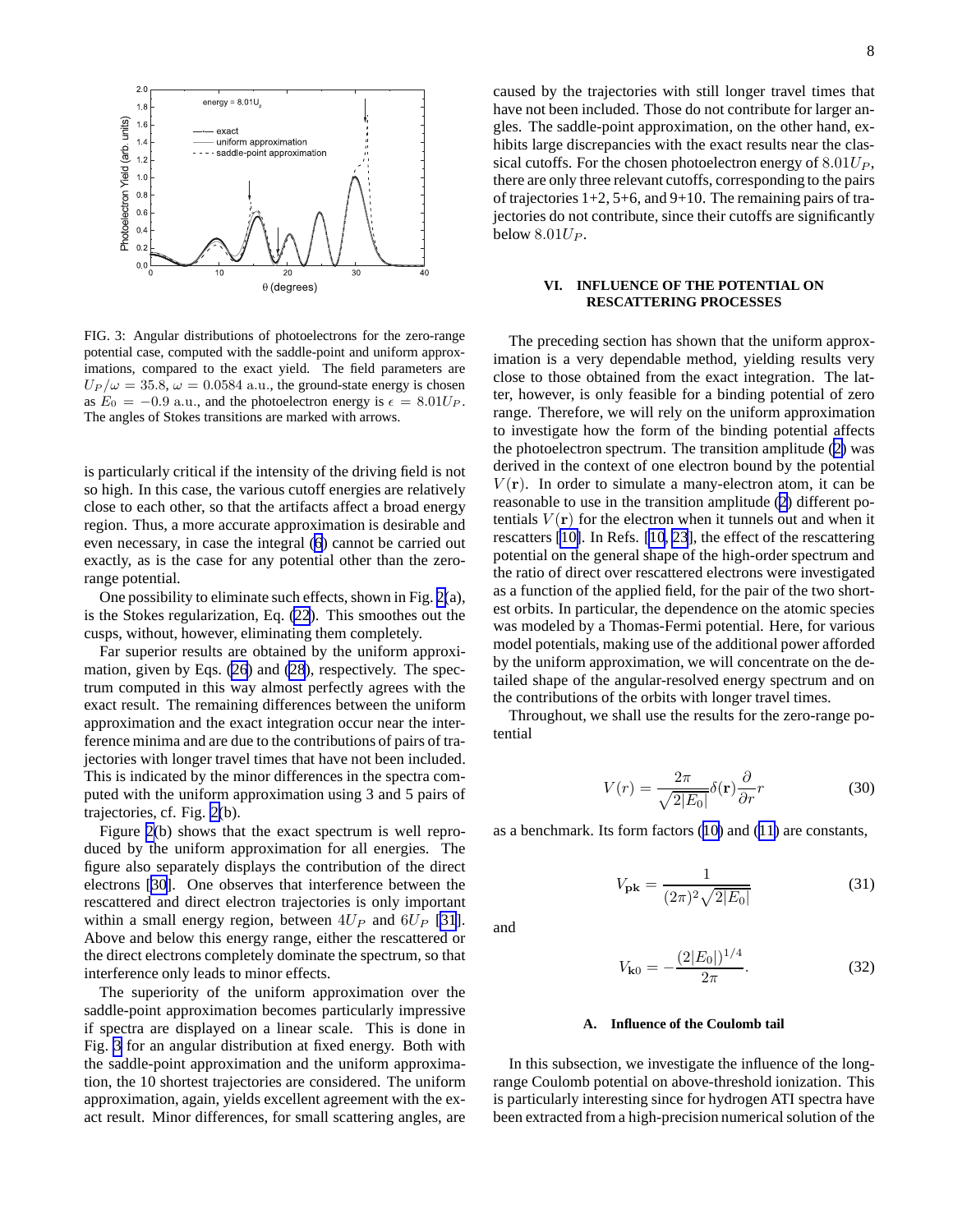<span id="page-8-0"></span>time-dependent Schrödinger equation (TDSE) [[32\]](#page-13-0), so that we can compare the strong-field approximation with an exact solution.

The form factors of the Yukawa potential  $V(r)$  =  $-Z \exp(-\alpha r)/r$  are

$$
V_{\mathbf{pk}} = -\frac{Z}{2\pi^2} \frac{1}{(\mathbf{p} - \mathbf{k})^2 + \alpha^2}
$$
(33)

and

$$
V_{\mathbf{k}0} = -\frac{\sqrt{2}}{\pi} \frac{Z^{5/2}}{(Z+\alpha)^2 + [\mathbf{k} + \mathbf{A}(t')]^2}
$$
  
= 
$$
-\frac{\sqrt{2}}{\pi} \frac{Z^{5/2}}{(Z+\alpha)^2 - 2|E_0|},
$$
(34)

where the saddle-point equation [\(12](#page-2-0)) has been used in the last line. Hence, in the saddle-point approximation,  $V_{k0}$  acts as a constant; indeed, this is the case for any spherically symmetric potential. This constant determines the total ionization rate, but has no effect on the shape of the spectrum. Another consequence is that the spectrum of the direct electrons, described by the amplitude [\(5](#page-2-0)), is independent of the form of the binding potential because it only depends on  $V_{k0}$ , in contrast to the spectrum of the rescattered electrons.

The Coulomb form factors can be retrieved from Eqs. (33) and (34) in the limit  $\alpha \to 0$ . Since in this case  $E_0 = -Z^2/2$ , this leads to the well-known divergence of the Coulomb form factor (34) [[4\]](#page-12-0). This has no effect on the shape of the spectrum, and the *absolute* scale can be reestablished, too [[33\]](#page-13-0).

In Fig. 4, we compare ATI spectra for the zero-range, the Yukawa, and the Coulomb potential. In view of the Coulomb divergence of  $V_{k0}$  we used the zero-range form factor ([32\)](#page-7-0) for all potentials [\[34](#page-13-0)]. As expected from Eq. (33), there is a suppression of the photoelectron yield for the higher energies in the Coulomb and Yukawa cases. This effect is present for all pairs of trajectories. For the Coulomb potential, there is an additional enhancement of the rescattered yield for low energies, which does not occur in the zero-range or short-range cases. This enhancement is due to the functional form of  $V_{\text{pk}}$ . Clearly, if the screening parameter is small enough, this effect is also present for the Yukawa potential. Furthermore, for these latter potentials, there is a reduction in the plateau intensity as the screening parameter is increased. Evidently, the form factor (33) for the Coulomb potential always exceeds the one for the Yukawa potential.

The parameters of Figs. [2](#page-6-0) and 4 correspond to those chosen in Ref. [\[32](#page-13-0)], where the results of a numerical solution of the three-dimensional time-dependent Schrödinger equation for hydrogen are reported and ATI spectra are extracted from the former. The agreement between the Coulomb result of Fig. [2](#page-6-0) (a) and Fig. 2 of Ref. [\[32](#page-13-0)] is good and even quantitative. We notice that the pronounced dip in the spectrum near  $8U<sub>P</sub>$ , which is due to destructive interference of the contributions of the shortest two orbits [cf. Fig. 4 (b)], is almost at the same position in both calculations. The next destructiveinterference minimum from these two orbits occurs just below  $6U<sub>P</sub>$ . The contributions of the longer orbits [cf. Fig. 4 (c) and



FIG. 4: Photoelectron spectra for the zero-range potential, compared with those for the Coulomb and Yukawa potential, for the same field and atomic parameters as in Fig. [2.](#page-6-0) Panel (a) shows total spectra, while panels (b) to (d) exhibit the contributions of individual pairs of rescattered orbits.

(d)] partially fill in this minimum, leaving only a shoulder in the total spectrum (a). The exact calculation [\[32](#page-13-0)] features a slightly more pronounced minimum at the same position. Remarkably, the two interference minima in the total spectrum at low energy near  $0.5U_P$  and  $2U_P$ , which are due to the direct electrons and the amplitude ([5](#page-2-0)), are also clearly reflected in the exact calculation [[32\]](#page-13-0) at about the same positions. The overall drop of the spectrum from the direct electrons to the final maximum of the rescattered electrons preceding the cutoff is more pronounced in the exact calculation by about half an order of magnitude [\[35](#page-13-0)].

In Fig. [5](#page-9-0), we investigate the ATI spectra for several screening parameters  $\alpha$  of the Yukawa potential. In this figure, we also address the question of how the form factor  $V_{k0}$  affects the photoelectron yield. The figure clearly shows a global shift in the photoelectron signal, which increases for decreasing  $\alpha$ . In this sense, our results are in agreement with those in Ref. [[22\]](#page-12-0). It is, however, not expected that this yield increases indefinitely. In fact, its limit for  $\alpha \rightarrow 0$  should be given by the TDSE results [\[32\]](#page-13-0). Because of the singularity for hydrogen in  $V_{k0}$  for vanishing screening parameters, such a comparison is beyond the scope of the strong-field approximation. Additionally, there is an enhancement of the photoelectron yield at lower energies, similar to those occurring in the Coulomb case, which disappears as  $\alpha$  is increased, which is in agreement with the previous figure.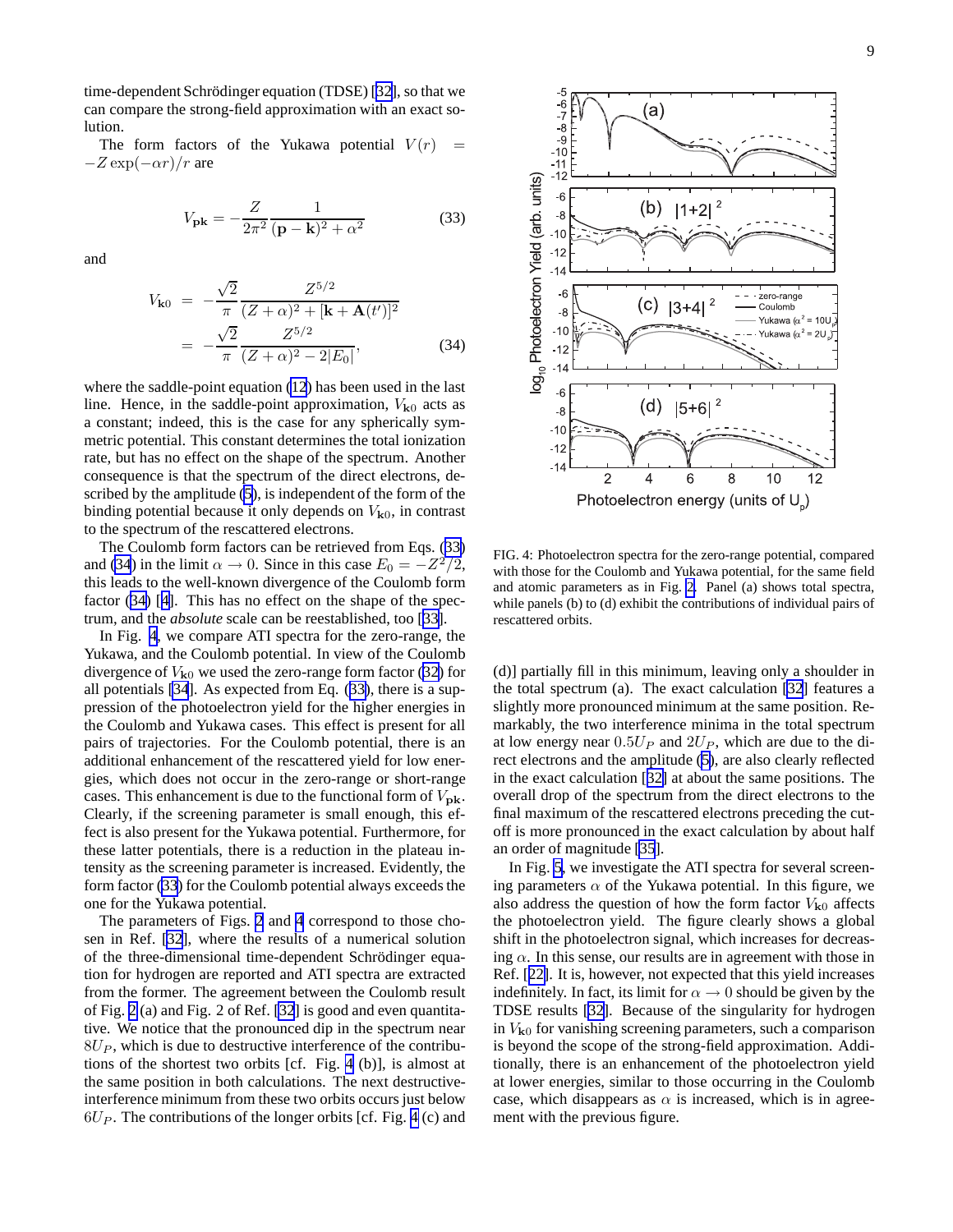<span id="page-9-0"></span>

FIG. 5: Photoelectron spectra for the Yukawa potential, the same field and atomic parameters as in the previous figure, and several screening parameters  $\alpha$ . Part (a) shows the resulting spectra for the direct electrons and the five shortest pairs of rescattered orbits, whereas part (b) shows the contributions from the shortest pair of rescattered trajectories.

# **B. Shell potentials**

Spherical shell potentials have been used for modeling clusters or molecules such as  $C_{60}$ . Recently, ATI has been observed experimentally for  $C_{60}$  in the direct-electron energy region [[36\]](#page-13-0). Therefore, in this section we investigate how such potentials affect the ATI spectra in the direct and rescattered regions. Let us first consider a spherical δ-shell,

$$
V(r) = -V_0 \delta(r - r_0),\tag{35}
$$

with

$$
V_0 = \frac{\sqrt{2|E_0|}}{1 - \exp[-2\sqrt{2|E_0|}r_0]},
$$
\n(36)

where  $E_0$  again denotes the binding energy of the ground state. Ionization from such a potential was investigated in the past [\[37](#page-13-0)], for weaker laser fields. The corresponding form factors  $(10)$  $(10)$  and  $(11)$  $(11)$  are

$$
V_{\mathbf{pk}} = -\frac{V_0 r_0}{2\pi^2 \sqrt{(\mathbf{p} - \mathbf{k})^2}} \sin[\sqrt{(\mathbf{p} - \mathbf{k})^2} r_0] \qquad (37)
$$



FIG. 6: Photoelectron spectra for the shell potential (35), compared with the zero-range case. The ionization potential was taken as  $|E_0| = 0.274$  a.u. and the cluster radius as  $r_0 = 6.7$  a.u. The field parameters are  $I_0 = 6.5 \times 10^{13} \text{W/cm}^2$ , and  $\omega = 0.057$  a.u. This yields an excursion amplitude of  $a_0 = 13.2$  a.u. and a Keldysh parameter  $\gamma = 0.9805$ . In part (a) we take into account the five shortest pairs of trajectories, whereas in part (b) only the shortest pair is considered.

and

$$
V_{\mathbf{k}0} = -\frac{V_0 C}{\pi \sqrt{|E_0|} r_0} \sinh(\sqrt{2|E_0|} r_0),\tag{38}
$$

respectively, with

$$
C = \left[ \frac{\sqrt{2|E_0|}}{\exp(2\sqrt{2|E_0|}r_0) - 1 - 2\sqrt{2|E_0|}r_0} \right]^{1/2}.
$$
 (39)

For the  $\delta$ -shell potential,  $V_{\rm pk}$  is an oscillating function, and  $V_{k0}$  is a constant as always. Thus, in the following, we concentrate on the influence of  $V_{\rm pk}$  on the resulting spectra. We consider typical  $C_{60}$  parameters, taken from Ref. [\[36\]](#page-13-0). The external field is chosen such that its intensity is still below the  $C_{60}$  fragmentation threshold, but the electron excursion am-plitude [[38\]](#page-13-0) is roughly twice as large as  $r_0$ . Furthermore, the Keldysh parameter is about unity. Thus, the rescattering picture is still expected to be applicable.

In Fig. 6, we compare the photoelectron spectrum for the δ-shell and for the zero-range potential, within the uniform approximation. In order to assess the efficiency of rescattering, in either case we used for  $V_{k0}$  the zero-range result [\(32](#page-7-0)).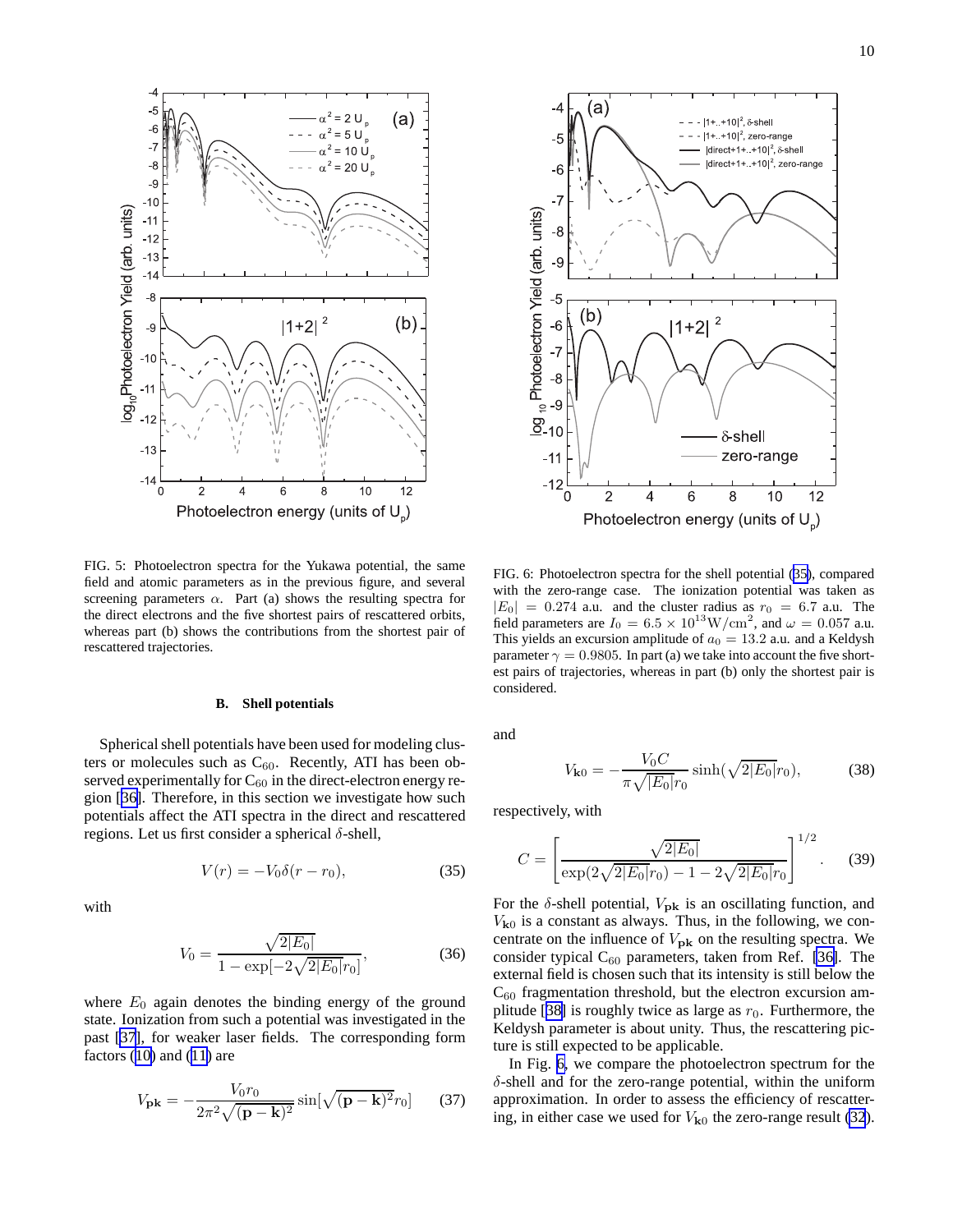The figure shows that the  $\delta$ -shell potential rescatters more efficiently than the zero-range potential by about one order of magnitude. If the form factor [\(38](#page-9-0)) is taken into account, an additional global increase in the yield occurs. However, in the  $\delta$ -shell case, the rescattering plateau on the average has a downward slope, in contrast to the zero-range case where the slope goes up.

The most interesting feature, however, is that the rescattered spectrum of the  $\delta$ -shell potential is much more structured than it is for the zero-range potential, with several additional oscillations. Such oscillations are due to the form factor [\(37](#page-9-0)), and are already present for the contributions of the shortest pair of trajectories, as shown in Fig. [6\(](#page-9-0)b). An unexpected side effect of these oscillations is the effective increase of the plateau cutoff energy by about two units of  $U_P$  for the shell versus the zero-range potential, which can be observed in Fig. [6.](#page-9-0) Since the laser intensity is the same in both cases, the rescattering cutoff would be expected at the same energy, too. However, the shell form factor has a zero around the energy of  $9.5U_P$ , where the zero-range spectrum features its final maximum. This moves the final maximum of the shell-potential spectrum up to a higher energy.

In order to investigate these oscillations in more detail, in the following we will look at contributions of *individual* trajectories to the photoelectron yield for the  $\delta$ -shell, in comparison to the zero-range potential. Since the uniform approximation requires pairs of trajectories, we will use the saddle-point approximation for that purpose. Whenever dealing with a *pair* of trajectories, we will consider the uniform approximation.

Figure 7 displays these results, for several rescattered trajectories. In case  $V_{\text{pk}}$  is constant, as is the case for the zerorange potential, all oscillations present in the spectra come from interference terms. The contributions of individual trajectories are nearly constant in the classically allowed regime and do not produce any substructure. For the  $\delta$ -shell, however,  $V_{\rm pk}$  is oscillatory and produces its own maxima and minima in the spectrum. However, comparing Fig. [6\(](#page-9-0)a) and (b) we observe that the contributions of the longer orbits tend to restore the minima of the shell-potential spectrum to those of the zero-range. Only the highest-energy minimum near  $9.5U<sub>P</sub>$  is left unaffected, since the longer orbits do not contribute to this energy.

In particular, the minima are given by Re  $\sqrt{(p-k)^2}$  =  $n\pi/r_0$ , where *n* is an integer. To a first approximation, the drift momentum k can be neglected with respect to the momentum p, so that the energy positions of the minima, in units of the ponderomotive energy, are roughly given by

$$
\frac{p^2}{2U_P} = \frac{n^2 \pi^2}{r_0^2 U_P}.
$$
\n(40)

This expression is expected to work better for longer excur-sion times, since, according to Eq. [\(14](#page-2-0)),  $\mathbf{k} \propto 1/(t-t')$ . This can already be seen in Fig. [1,](#page-5-0) where the saddle points as functions of the energy are depicted. For a pair of trajectories with short travel times, the start and the return times, as well as the intermediate momentum **k**, vary considerably with the photoelectron energy. For a long travel time, on the other hand, these quantities are nearly constant, in the classically allowed



FIG. 7: Contribution from individual trajectories to the rescattered photoelectron spectrum for the shell potential, in comparison to the zero-range case. We consider the same parameters as in the previous figure. The labels  $i$  and  $j$  refer, in part (a), to the third-shortest pair, denoted by (5+6), and in part (b) to the eighth-shortest pair, denoted by (15+16). For the terms  $|i + j|^2$  we applied the uniform approximation. For the terms  $|i|^2 + |j|^2$ , we applied the Stokes regularization [\(22\)](#page-4-0) to the diverging trajectory. The dashed vertical lines in the figure separate the classically allowed and forbidden energy regions for the respective orbits. The dotted and dashed gray lines in part (a) denote the individual contributions of 5 and 6, respectively, for the zero-range case.

region. Furthermore, the return time, as well as the intermediate momentum, are almost real and k is very small.

Clearly, there exist deviations from Eq. (40) due to the fact that **k** is non-vanishing and complex, t and  $t'$  are complex, and due to the time dependence of the intermediate momentum. For instance, a feature that is not explained by Eq. (40) is a shift in the oscillations of the longer trajectory, with respect to those of the short one. This feature occurs for all pairs of trajectories, and decreases as the travel times get longer. A qualitative estimate of these deviations can be obtained by considering  $\sqrt{(\mathbf{p} - \mathbf{k})^2}$  up to first order in  $\sqrt{\mathbf{k}^2}$ , and the pair  $(t_1, t'_1)$  and  $(t_2, t'_2) = (t_1 - \varepsilon, t'_1 + \varepsilon')$  up to first order in  $\varepsilon, \varepsilon'$ . This gives a shift in the minima, which is proportional to  $\varepsilon/(t-t')$ , confirming the results presented in Fig. 7.

Now we turn to other shell potentials. Similar results are obtained for a more realistic square well, of the form  $V(r) =$  $-V_0$  for  $r_1 < r < r_2$ , and zero otherwise. Since, in nature, the sharp edges present for a  $\delta$ -shell or a square well are smoothed out, it is of interest to investigate whether the additional oscil-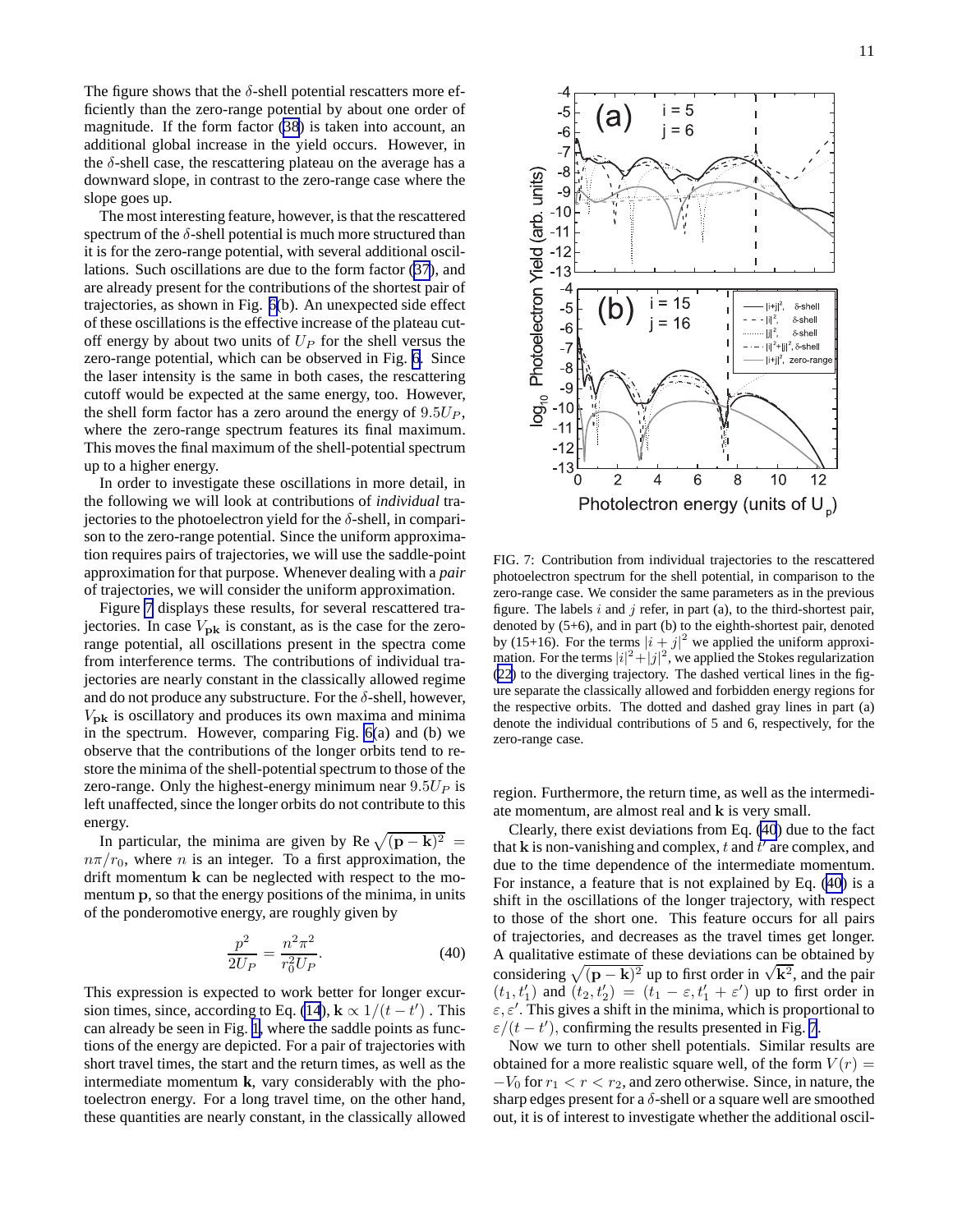<span id="page-11-0"></span>

FIG. 8: Contribution from the shortest pair of trajectories to the photoelectron spectrum for the Gaussian potential (41), compared to the  $\delta$ -shell case, for several widths  $\sigma$  and the same parameters as in the previous figure. Parts (a) and (b) depict  $|1 + 2|^2$  and  $|2|^2$ , respectively. The prefactor  $V_0$ , for  $|E_0| = 0.274$ , was computed by solving the time-independent Schrödinger equation numerically.

lations are also present for smooth potentials that approximate Eq. [\(35\)](#page-9-0). One such example is the Gaussian potential

$$
V(r) = -V_0 \exp[-(r - r_0)^2/\sigma^2].
$$
 (41)

For vanishing width, we recover Eq. [\(35\)](#page-9-0). For this potential, the form factor  $V_{\rm pk}$  is given by a rather complicated expression, which will not be reproduced here. Important features of  $V_{\rm pk}$  are the presence of minima and a decrease with increasing asymptotic momentum. This decrease dampens the oscillations, such that  $V_{\rm pk}$ , in comparison to the  $\delta$ -shell form factor, decays much more rapidly for large p. This effect becomes more pronounced as the width of the potential increases.

In Fig. 8(a), the contribution of the two shortest trajectories to the ATI spectra is displayed for the Gaussian potential (41), in comparison to the  $\delta$ -shell potential. We considered the zero-range-potential form factor  $V_{k0}$  [Eq. ([32\)](#page-7-0)]. As in the previous figure, there exist additional oscillations, which come from  $V_{\text{pk}}$ . In Fig. 8(b), this is clearly shown, for the contributions from the second shortest trajectory. For small width, as expected, the  $\delta$ -shell oscillation pattern is practically recovered. For the parameter range considered in the figure, this holds for  $\sigma \lesssim 0.5$ . Major differences are present only for  $\sigma > 1.5$ . As the width gets larger, there is a displacement in the minima of the form factor and a suppression of the pho-

## **VII. CONCLUSIONS**

We investigate the influence of the binding potential in above-threshold ionization (ATI) for linearly polarized laser fields, in terms of quantum orbits, using the uniform approximation [Eqs. ([26\)](#page-5-0) and ([28\)](#page-6-0)]. In this method, the transition amplitude is expanded in terms of the collective contribution of pairs of orbits rather than individual orbits. No information is required beyond the conventional saddle-point approximation. This is made possible and, indeed, necessitated by the fact that for laser-induced rescattering phenomena the orbits naturally come in pairs that nearly coalesce at the classical cutoffs, thus rendering the conventional saddle-point approximation inapplicable in this energy region. Moreover, the uniform approximation remains valid beyond the classical cutoff in the classically forbidden region, where it automatically incorporates the fading out of unphysical saddles beyond the cutoff energy. If the two saddles of a pair are sufficiently far apart, the standard saddle-point approximation is recovered.

The fact that the uniform approximation is valid in the whole energy range, both away from as well as near the cutoffs, allows one to obtain quantitative predictions for ATI spectra. Indeed, in this paper this approximation has been tested for the zero-range potential against the numerical computation of the SFA transition amplitudes. The photoelectron spectra, as well as the angular distributions obtained in both ways turned out to be practically identical. With the conventional saddle-point approximation, quantitative predictions are not possible in certain energy regions, which for low laser intensity can span the better part of the ATI plateau.

The excellent quality of the uniform approximation for the zero-range potential also suggests that the uniform approximation is reliable enough for computing ATI spectra for other binding potentials, such as Coulomb, Yukawa, or shell potentials. Within the framework of this paper, the influence of the binding potential is contained in two form factors, which either characterize the transition from the ground state to an intermediate momentum state, or the transition from the intermediate state to an asymptotic momentum state. Throughout the paper, these form factors are called  $V_{k0}$  and  $V_{pk}$ , respectively.

As a first application, we investigated the role of the Coulomb tail by computing photoelectron spectra for Coulomb and Yukawa potentials. As a main feature, we observe a suppression of the photoelectron yield for the ATI plateau, in comparison to the zero-range case, for both Yukawa and Coulomb cases. This is due to the functional forms of  $V_{\text{pk}}$ , which are inversely proportional to the photoelectron momentum. Additionally, for the Coulomb potential this form factor causes an increase in the low-energy ATI peaks. These results are in agreement with the fully numeri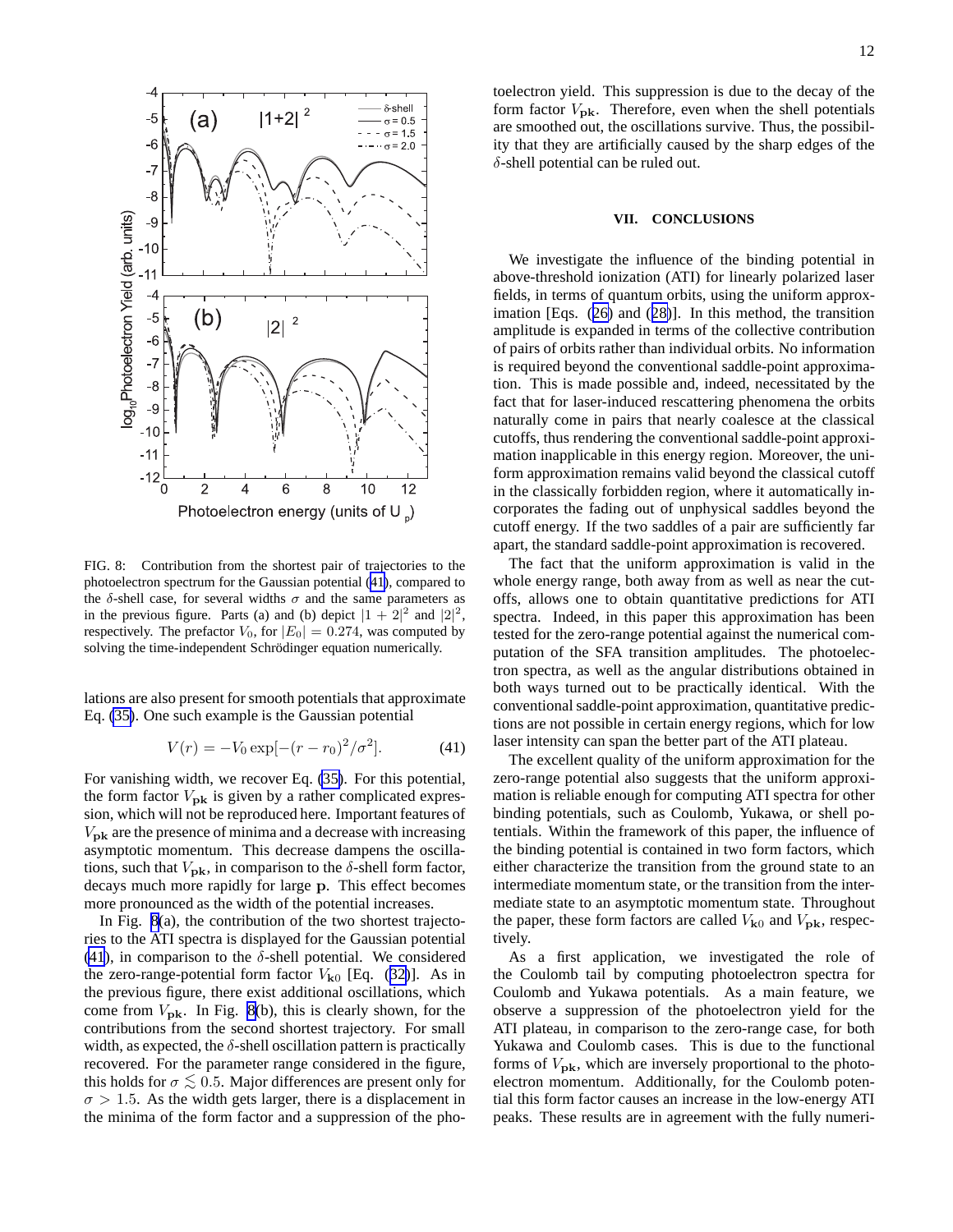<span id="page-12-0"></span>cal solution of the time-dependent Schrödinger equation [\[32](#page-13-0)]. Furthermore, for the Yukawa potentials, we observed an increase in the yield for decreasing screening parameter. Similar features have been obtained in [22], from the numerical solution of the strong-field approximation transition amplitudes.

Another class of potentials that we investigated are shell potentials, which are commonly used as an approximation for clusters. In comparison to the zero-range case, the photoelectron spectra computed for such potentials exhibit additional structure, which comes from the oscillating form of  $V_{\text{pk}}$ . This is an extreme case of how the form factor  $V_{\text{pk}}$  influences the photoelectron yield. Such oscillations are also present when the potentials are smoothed out, and therefore are not an artifact of the shell models.

An alternative for performing such investigations is the numerical solution of the three-dimensional Schrödinger equation. This would require considerable numerical effort, and, for elliptical polarization, it would take one close to the limit of today's computational resources. Another possibility would be the numerical solution of the strong-field approximation amplitudes [\(1](#page-1-0)) and [\(2](#page-1-0)). From the numerical viewpoint, this is not an easy task either, since one must deal with multiple integrals of highly oscillating functions. Thus, the uniform approximation considerably simplifies the computations involved. Furthermore, using this approximation, one is able to gain additional physical insight into the interference processes between the quantum orbits, and how such processes are affected by the binding potential.

Summarizing, the uniform approximation is a very powerful method for investigating laser-assisted rescattering processes, being applicable in all energy regions of the spectra. This approximation allows one to compute photoelectron spectra for binding potentials other than the zero-range with minimal numerical effort. Application of the methods developed in this paper to other high-intensity laser-induced or laser-assisted phenomena, such as non-sequential double ionization, or to elliptically polarized fields is, in principle, straightforward.

# **Acknowledgments**

This work was supported in part by the Deutsche Forschungsgemeinschaft. We are grateful to S. P. Goreslavskii and S. V. Popruzhenko for useful discussions, to S. V. Popruzhenko for the critical reading of the manuscript, to M. E. Madjet for providing references on clusters, to R. Kopold for giving us his code for computing the exact results, and to A. N. Salgueiro for her collaboration in the early stage of this project.

- [1] N. B. Delone and V. P. Krainov, *Multiphoton Processes in Atoms*, (Springer, Berlin, 1994).
- [2] P. B. Corkum, Phys. Rev. Lett. **71**, 1994 (1993).
- [3] L. F. DiMauro and P. Agostini, Adv. At., Mol., Opt. Phys. **35**, 79 ( 1995).
- [4] M. Lewenstein, Ph. Balcou, M. Yu. Ivanov, A. L'Huillier, and P. B. Corkum, Phys. Rev. A **49**, 2117 (1994).
- [5] M. Lewenstein, K. C. Kulander, K. J. Schafer, and P. Bucksbaum, Phys. Rev. A **51**, 1495 (1995).
- [6] R. Kopold, W. Becker, and M. Kleber, Opt. Commun. **179**, 39 (2000).
- [7] P. Salières, B. Carré, L. Le Déroff, F. Grasbon, G. G. Paulus, H. Walther, R. Kopold, W. Becker, D. B. Milošević, A. Sanpera, and M. Lewenstein, Science **292**, 902 (2001).
- [8] K. C. Kulander, K. J. Schafer, and J. L. Krause, in *Super-Intense Laser-Atom Physics*, Vol. 316 of NATO Advanced Study Institute, Series B: Physics, B. Piraux, A. L'Huillier, and K. Rzążewski (editors), (Plenum, New York, 1991), p. 95.
- [9] S. P. Goreslavskii and S. V. Popruzhenko, J. Phys. B **32**, L531 (1999); Laser Phys. **10**, 583 (2000).
- [10] S. P. Goreslavskii and S. V. Popruzhenko, Zh. Éksp. Teor. Fiz. **117**, 895 (2000) [JETP **90**, 778 (2000)];
- [11] N. Bleistein and R. A. Handelsman, *Asymptotic Expansions of Integrals* (Dover, New York, 1986).
- [12] M. V. Berry, Proc. R. Soc. Lond. A **422**, 7 (1989).
- [13] H. Schomerus and M. Sieber, J. Phys. A **30**, 4537 (1997).
- [14] I. J. Berson, J. Phys. B **8**, 3078 (1975); N. L. Manakov and L. P. Rapoport, Zh. Eksp. Teor. Fiz. 69, 842 (1975) [Sov. Phys. ´ JETP **42**, 430 (1976)]; F. H. M. Faisal, P. Filipowicz, and K. Rzążewski, Phys. Rev. A 41, 6176 (1990); W. Becker, S. Long, and J. K. McIver, Phys. Rev. A 42, 4416 (1990); P. S. Krstić, D.

B. Miloˇsevi´c, and R. K. Janev, Phys. Rev. **44**, 3089 (1991); G. F. Gribakin and M. Yu. Kuchiev, Phys. Rev. A **55**, 3760 (1997).

- [15] B. Borca, M. V. Frolov, N. L. Manakov, and A. F. Starace, Phys. Rev. Lett. **88**, 193001 (2002).
- [16] For a recent measurement of the photodetachment spectrum in H <sup>−</sup>, see R. Reichle. H. Helm, and I. Yu. Kyan, Phys. Rev. Lett. **87**, 243001 (2001).
- [17] For a recent review, see W. Becker, F. Grasbon, R. Kopold, D. B. Milošević, G. G. Paulus, and H. Walther, Adv. At., Mol., Opt. Phys., to be published.
- [18] P. Hansch, M. A. Walker, and L. D. Van Woerkom, Phys. Rev. A **55**, R2535 (1997); M. P. Hertlein, P. H. Bucksbaum, and H. G. Muller, J. Phys. B **30**, L197 (1997); H. G. Muller and F. C. Kooiman, Phys. Rev. Lett. **81**, 1207 (1998); H. G. Muller, Phys. Rev. Lett. **83**, 3158 (1999); M. J. Nandor, M. A. Walker, L. D. Van Woerkom, and H. G. Muller, Phys. Rev. **60**, R1771; E. Cormier, D. Garzella, P. Breger, P. Agostini, P. Chériaux, and C. Leblanc, J. Phys. B **34**, L9 (2001).
- [19] G. G. Paulus, F. Grasbon, H. Walther, R. Kopold, and W. Becker, Phys. Rev. A **64**, 021401(R) (2001); C. Figueira de Morisson Faria, R. Kopold, W. Becker, and J. M. Rost, Phys. Rev. A **65**, 023404 (2002); R. Kopold, W. Becker, M. Kleber, and G. G. Paulus, J. Phys. B **35**, 217 (2002).
- [20] L. V. Keldysh, Zh. Éksp. Teor. Fiz. 47, 1945 (1964) [Sov. Phys. JETP **20**, 1307 (1965)]; F. H. M. Faisal, J. Phys. B **6**, L89 (1993); H. R. Reiss, Phys. Rev. A **22**, 1786 (1980).
- [21] A. Lohr, M. Kleber, R. Kopold, and W. Becker, Phys. Rev. A **55**, R4003 (1997).
- [22] D. B. Milošević and F. Ehlotzky, Phys. Rev. A **57**, 5002 (1998); ibid. **58**, 3124 (1998).
- [23] S. P. Goreslavskii and S. V. Popruzhenko, Phys. Lett. A **249**,